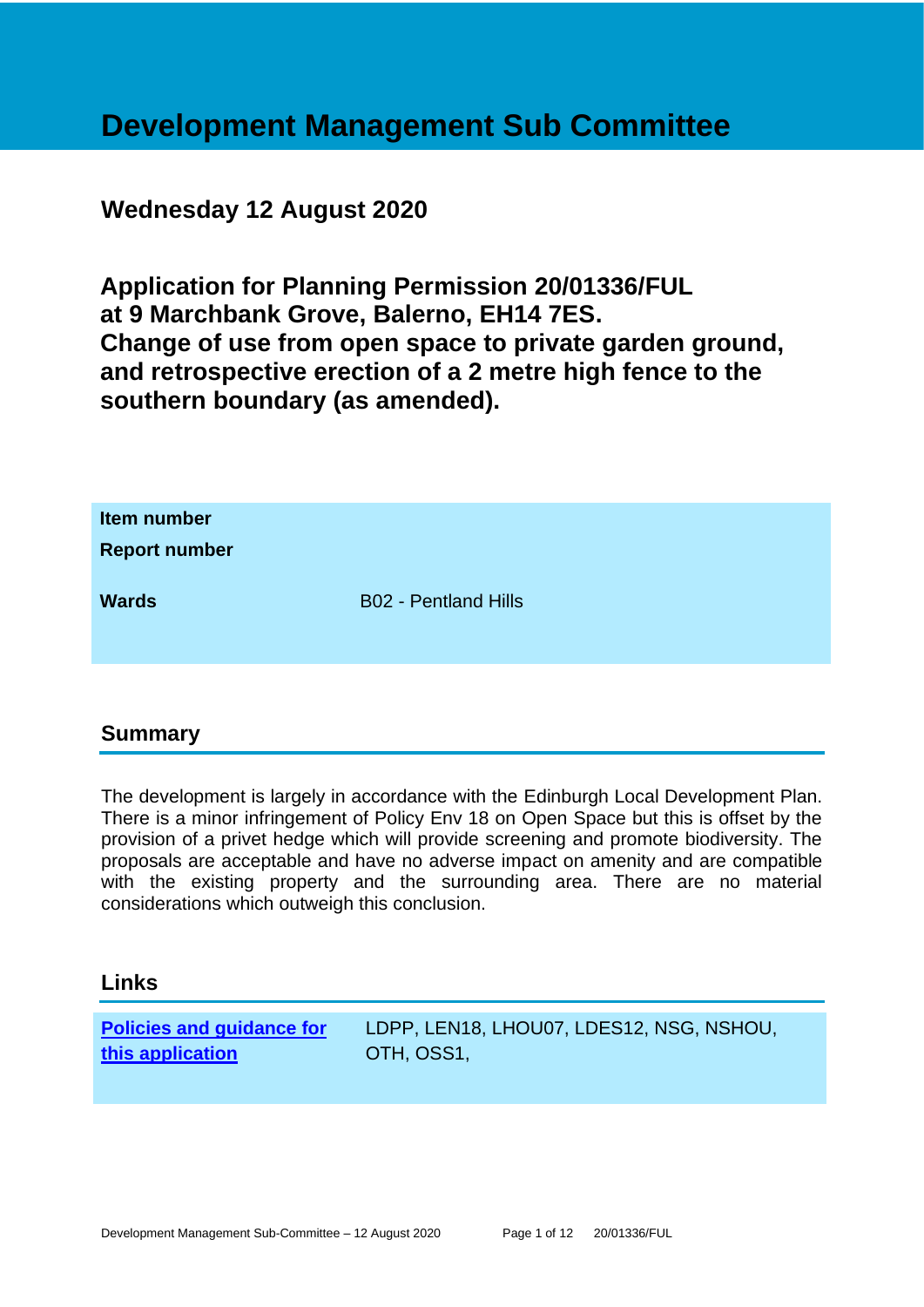# **Report**

**Application for Planning Permission 20/01336/FUL at 9 Marchbank Grove, Balerno, EH14 7ES. Change of use from open space to private garden ground, and retrospective erection of a 2 metre high fence to the southern boundary (as amended).**

## **Recommendations**

**1.1** It is recommended that this application be Granted subject to the details below.

# **Background**

#### **2.1 Site description**

The property is a single storey, detached bungalow dwelling. Located within an established residential area, the southern boundary of the site borders onto a large open green space. Balerno village centre lies to the north of the property and Mansfield Road lies to the east.

The area of land in question is part of a large green space and was purchased by the applicant from the Council. This area of the green space is sheltered by mature trees and hedgerow to the east and two trees to the southern boundary of the site. The site in question sits back from the principal elevations of Marchbank Grove as a turning circle lies to the front of the site.

The large green space is part of a wider network of open space which includes Marchbank Park. The land, by nature of its layout and location, forms a green corridor between Mansfield Road and Cockburn Crescent. There is a public footpath connecting the two roads across this area of land. The character of the land can be described as a maintained open green space. It is primarily grassed but interspersed with mature trees. There are no formal recreational facilities located on the land.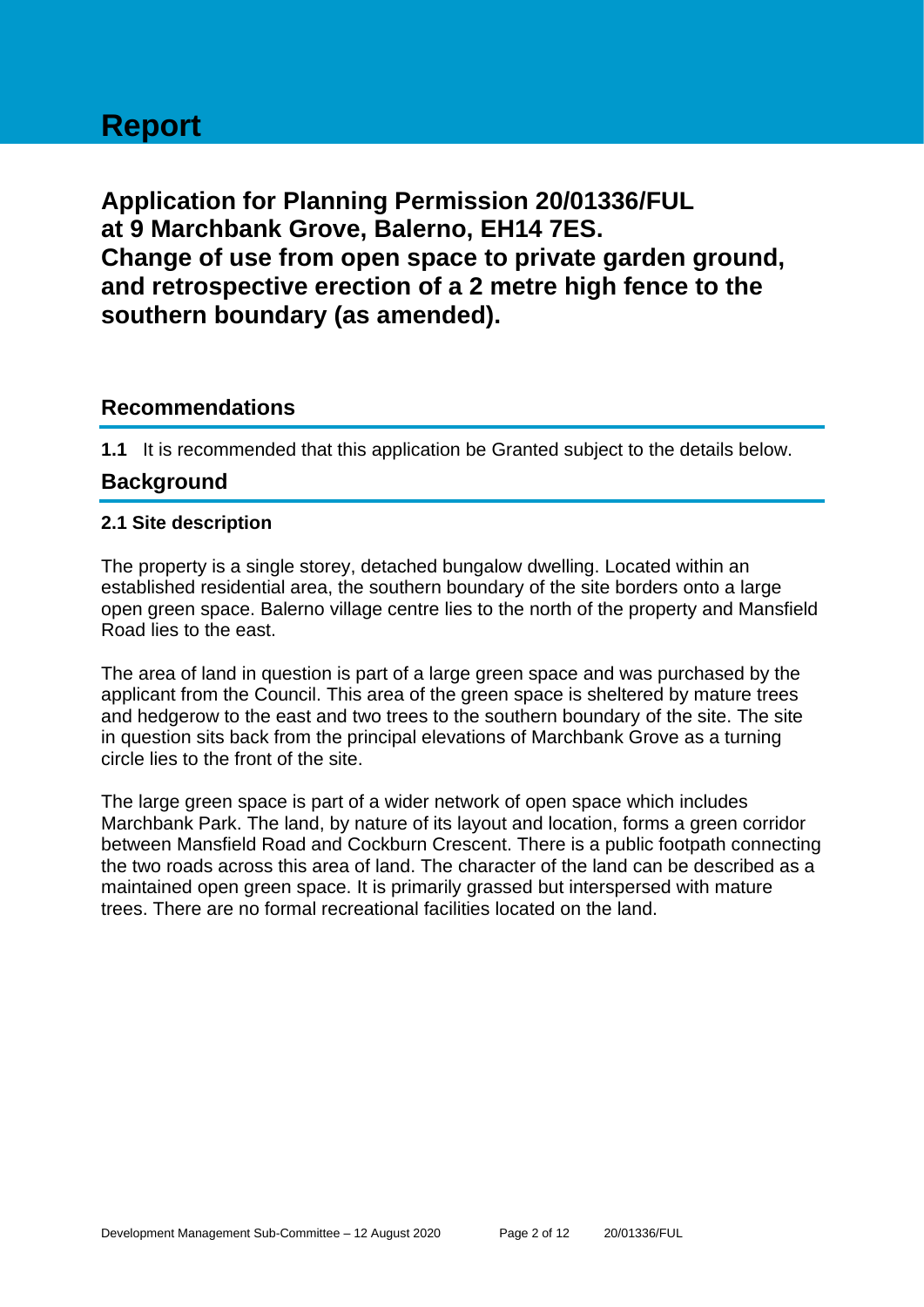#### **2.2 Site History**

14 March 2007 - Planning permission granted for the erection of a conservatory (Application reference 07/00076/FUL),

26 March 2008 - Planning application for the erection of a double garage was withdrawn (Application reference 07/05263/FUL),

25 October 2019 - Planning application for change of use from open space to garden ground, form parking space in garden and erect a 2.0m high fence to the side boundary and to the back of the parking was withdrawn (Application reference 19/04061/FUL),

29 January 2020 - Enforcement investigation: alleged change of use of open space to residential and erection of a 2m fence (Enforcement reference: 20/00070/EOPDEV).

#### **Main report**

#### **3.1 Description of the Proposal**

This is a retrospective application for the change of use of a segment of land located along the southern boundary of the property from open space to private garden ground and the erection of a two metre high fence to the southern boundary.

As amended, the application proposes the introduction of a privet hedge to the front elevation as well as the proposed hedge to the south elevation. The addition of this planting acts as a screen to the development, to offset the visual impact of the development.

#### **3.2 Determining Issues**

Section 25 of the Town and Country Planning (Scotland) Act 1997 states - Where, in making any determination under the planning Acts, regard is to be had to the development plan, the determination shall be made in accordance with the plan unless material considerations indicate otherwise.

Do the proposals comply with the development plan?

If the proposals do comply with the development plan, are there any compelling reasons for not approving them?

If the proposals do not comply with the development plan, are there any compelling reasons for approving them?

#### **3.3 Assessment**

.

To address these determining issues, the Committee needs to consider whether:

- a) The change of use is acceptable in principle;
- b) The scale, form and design are acceptable;
- c) There is no adverse impact on amenity and
- d) Any comments raised have been addressed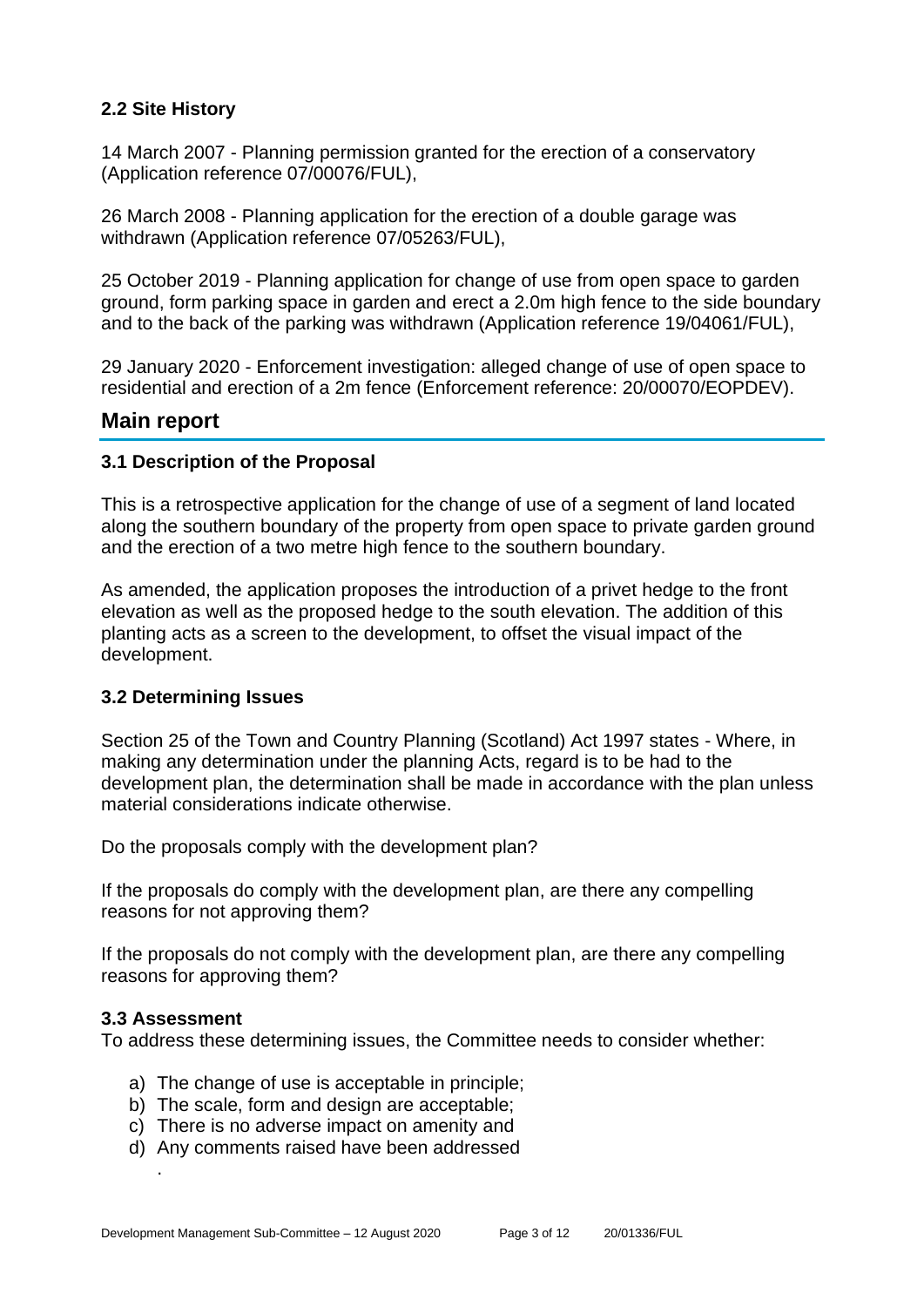#### a) Change of use

The application for a change of use from open green space to residential use is subject to demonstrating the proposal aligns with Policy Env 18 (Open Space Protection) of the Local Development Plan. The policy aims to protect all open spaces, both publicly and privately owned to ensure they contribute to the amenity, recreational needs and landscape of the city. The policy highlights five criterion a) to e). Consideration must be given to criterion a) to c) and, d) or e).

The policy states that proposals involving the loss of open space will not be permitted unless the following criterion are met:

*a) There will be no significant impact on the quality or character of the local environment and*

*b) The open space is a small part of a larger area or of limited amenity or leisure value and there is a significant over-provision of open space serving the immediate area and*

*c) The loss would not be detrimental to the wider network including its continuity or biodiversity value and either*

*d) There will be a local benefit in allowing the development in terms of either alternative equivalent provision being made or improvement to an existing public park or other open space or*

*e) The development is for a community purpose and the benefits to the local community outweigh the loss.*

Criterion a) The Council's Open Space Strategy 2021 identifies the green space as a 'large green space' as it exceeds the threshold of two hectares or more. The Strategy identifies the space as meeting the standards required of a 'large green space' and is of 'good play value'. The Strategy goes on to highlight:

*Every neighbourhood should benefit from a large park to provide the space for the whole community to enjoy their free-time. It's the place to play sports and informal games; walk the dog or go for a run; come together for local events; watch wildlife and scenery through the seasons; and experience natural open space.*

The large open space does add to the quality and character of the local environment, adding to the semi-rural setting of Balerno. It is important that this sense of open space is protected and retained. Whilst the proposed change of use will involve the loss of a section of grassed area and will reduce the level of open space, it is considered that the loss of this section to residential use will have a minimal impact. The quality and character of the area will be unchanged by this reduction due to the level of green space remaining.

Criterion b) According to the Open Space Audit 2016 and 'Edinburgh's Open Space Map', Marchbank Park occupies an area of approximately six hectares. The site in question occupies 141 sqm, approximately 0.24% of the overall footprint of the green space. It is therefore a very small part of a larger area.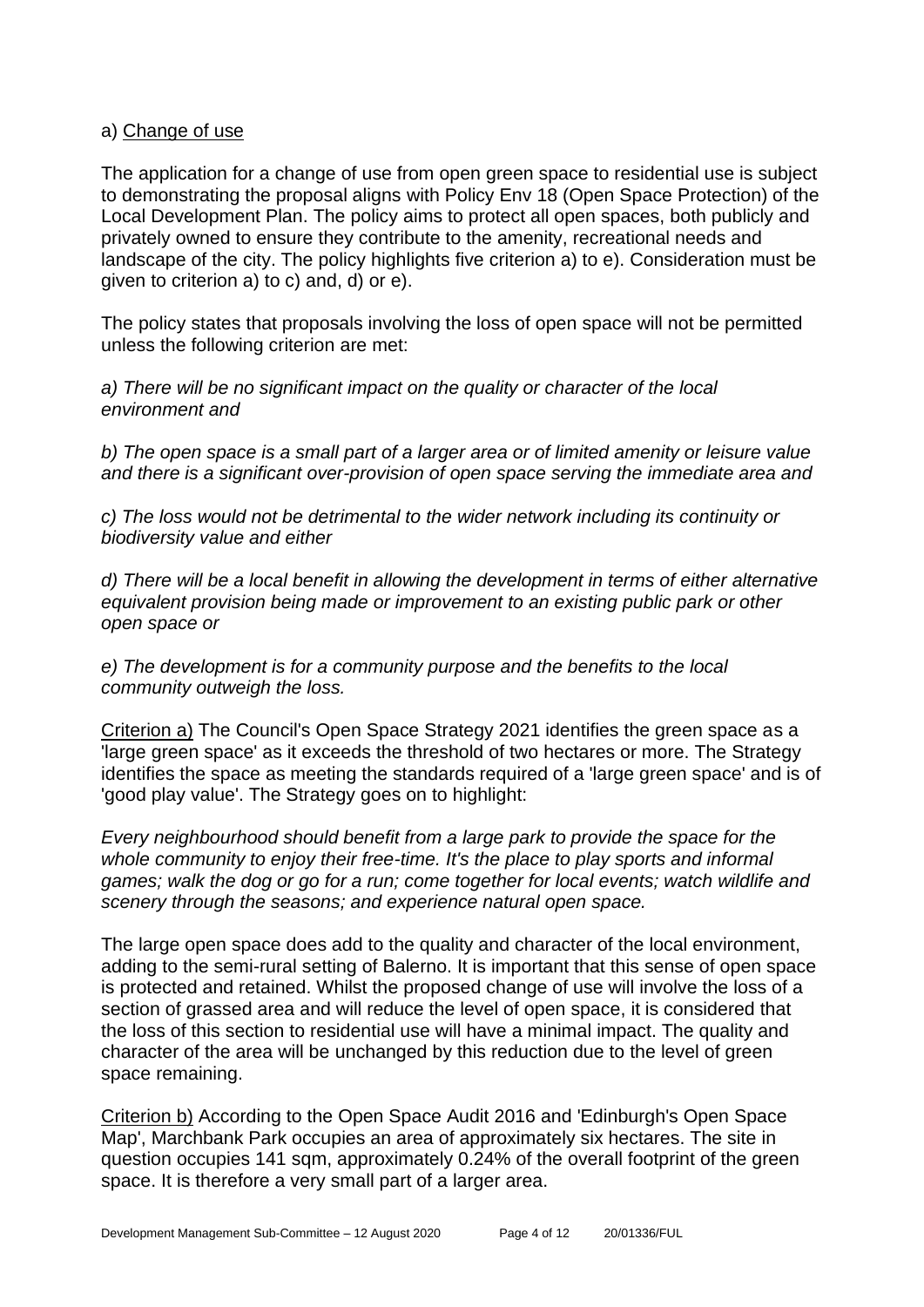The Open Space Strategy 2021 states that 'all homes should be within 800m walking distance of an accessible green space of at least 2 hectares'. Whilst the proposal does incur a loss of green space which would not normally be acceptable; the area retains a large amount of open space which is well in excess of the Council's open space standards.

The space in question has amenity and leisure value as an open area of grass but given it is part of a much larger area, the change of use of this space does not prevent these uses continuing.

Criterion c) The proposals involve the removal of a small proportion of the large green space but the continuity and biodiversity value of the green corridor at this particular location is still retained. The site lies along a section of the corridor which is relatively wide. As a result, the proposal avoids creating a narrowing of the corridor. There is no impact on the wider open space network that forms part of the character of the area.

The proposals involved the removal of a section of grass and a minor tree but this is compensated for by the ecological contribution that will be made by the new hedge and the planting of shrubbery and vegetation within the new garden space. Importantly, the two more significant mature trees adjoining the site in the green corridor are retained. The change of use is not detrimental to biodiversity value. The proposal therefore accords with criterion c).

Criterion d) or e) There is no community purpose or benefit relating to this proposal so it is not supported by criterion e). In terms of criterion d), the Local Development Plan states that improvements should usually relate to identified actions for open space and parks in the area. In this instance, there are no such improvements identified in the relevant Open Space Action Plan for south west Edinburgh and it would not be proportionate for a smaller proposal to deliver a full action itself. Consequently, it is not reasonable to expect this proposal to meet this criterion in the typical manner. Instead, a smaller scale of improvement would be appropriate in instances such as this. In particular, this proposal's provision of a linear hedgerow is considered sufficient given it provides a degree of biodiversity and visual improvement compared to the previous boundary fence that had no such planting. The proposal is therefore a minor infringement to criterion d) of the policy. However, this is justified by the provision of a linear hedgerow.

Overall, it is considered that the change of use meets the requirements of Policy Env 18.

#### b) Scale, Form and Design

The application includes the erection of a two metre high timber fence around the boundary of the site and as amended, the development incorporates a privet hedge, planted to the front and side elevations of the boundary fence. The non-statutory Guidance for Householders 2019 states that: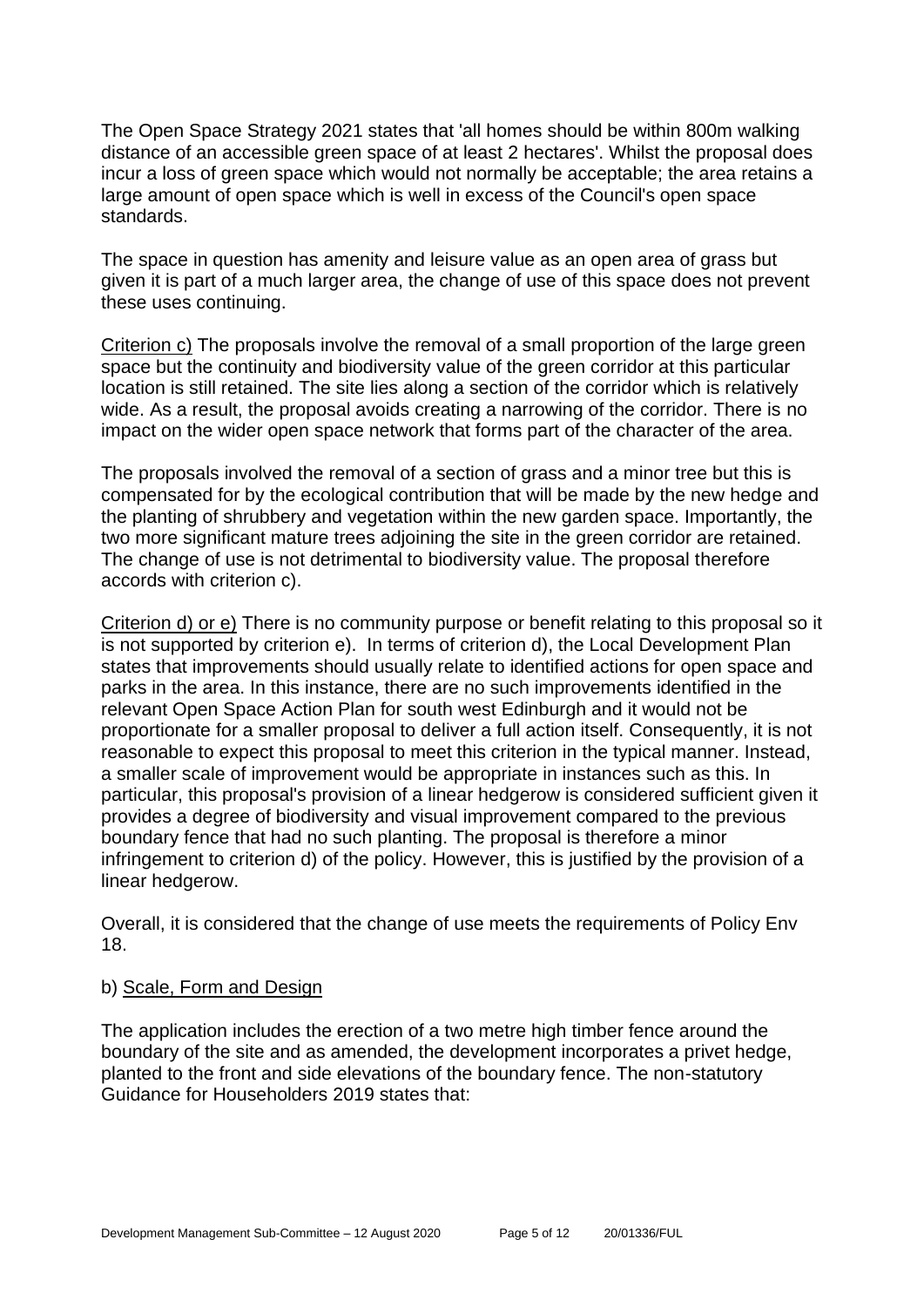*W*alls *and fences to the street frontage should harmonise with the street and the house. They should not be so high as to be intimidating or reduce security overlooking from there is a prevailing size already established in the neighbourhood.*

In this respect, the development forms a minor departure from the Guidance. However, due to the set-back location of the fence and the planted privet hedge, the visual impact is reduced and is therefore considered an acceptable minor departure from the Guidance. Given the high boundary fence and lack of planting to the original southern boundary of the site, the integration of the new fence with the use of planting will soften the appearance of the development. As the site matures, combined with the two trees to the south, the development will preserve the green character of the area and will have a limited impact on the visual amenity of the area.

Fences to front and side elevations of properties form part of the character of the area. The boundary treatments of gable ends of properties onto the green space include a variety of high fences and mature hedges. In terms of design, there are numerous examples of similar developments which form boundary treatments onto the green space. Properties to the south model similar high fences to the gable of properties at Threipmuir Place. As proposed, the timber fence sits behind a planted pivot hedge. In time, as the timber and the hedge mature, the visual impact of the development will soften and integrate into its natural surroundings. Therefore, the development offers a more sympathetic design than existing neighbouring boundary treatments and therefore is acceptable.

The scale of the development is subservient to the host property and integrates well with the existing boundary treatments within the surrounding area and is therefore acceptable.

#### c) Residential and Public Amenity

The application was assessed in terms of neighbouring amenity in line with the Guidance for Householders. The development does not have an impact on sunlighting, daylighting or privacy.

The front and side boundary elevations remain publicly visible from properties on the western side of Marchbank Grove and properties on the southern side of the green space at Threipmuir Place. Therefore, the form of the development will not have a significant impact on the safety and security of users of the green space and is therefore acceptable.

Policy Hou 7 (Inappropriate Uses in Residential area) states that 'developments, including changes of use, which would have a materially detrimental effect on the living conditions of nearby residents, will not be permitted'. The proposed change of use of the site to residential use does not propose a 'new' use for the area as the site is forming an extension to the garden at the property. The proposed use will not impact on the living conditions of the surrounding residential properties.

Overall, there is no impact on amenity.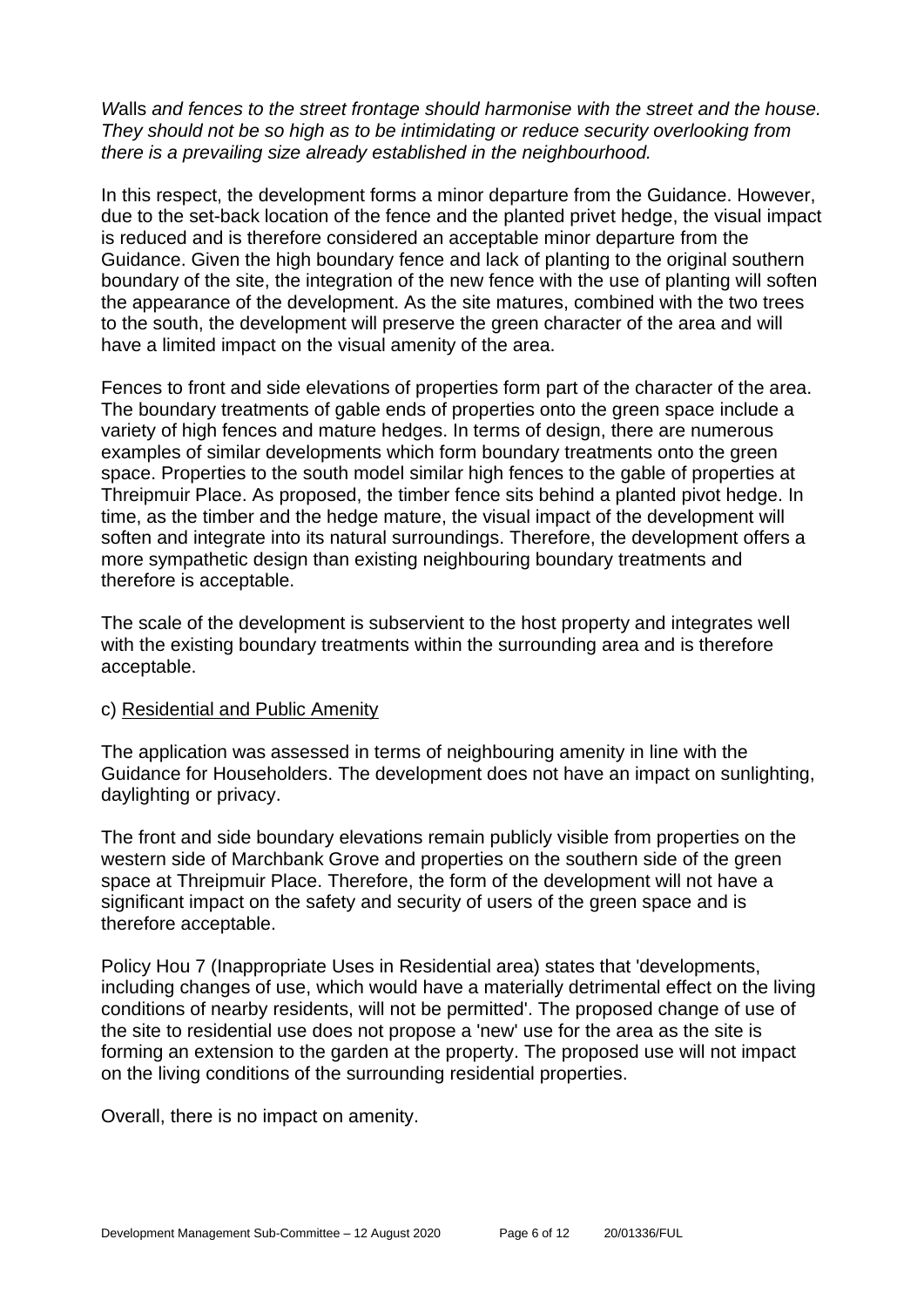#### d) Public comments

#### **Material representations - Objection**

- − Loss of community amenity space / loss of public park land with high amenity value; this is addressed in sections 3.3a);
- − Negative impact on visual amenity; this is addressed in section 3.3c);
- − Impact on the character and setting of the local area; this is addressed in section 3.3a);
- − Contrary to Policy Env 18 Open Space Protection, no community benefit; this is addressed in section 3.3a);
- − Damage to mature trees and so contrary to Policy Env 12 Trees of the LDP; this is addressed in section 3.3a);
- − Concern for impact to neighbouring amenity; this is addressed in section 3.3c); and
- − Concern for safety and security of park users particularly after dark; this is addressed in section 3.3c).

#### **Material representations - Support**

- − Hedge benefits biodiversity and wildlife;
- − Non-detrimental to public amenity;
- − Development is of high standard;
- − Hedge improves visual amenity of the area;
- − No impact to neighbouring amenity;
- − No impact to parking;
- − An improvement to an overgrown piece of land; and
- − A good use of the space that has no formal purpose.

#### **Community Council comments**

Although not a statutory consultee, Balerno Community Council has a policy of supporting public park lands; it is therefore opposed to any loss of such areas

#### **Non-material representations**

- − If development is not acceptable, this should have been highlighted at time of purchase this is not a material planning consideration;
- − Ceased littering and dog fouling this is not a material planning consideration;
- − Land was prone to flooding this is not relevent to this application;
- − A dangerous precedent this is not a material planning consideration;
- − Object on the principle of selling this land as 'surplus to the council's operational requirements' and lack of local consultation - this is not a material planning consideration;
- − Retrospective nature of the works retrospective planning applications are permitted by planning legislation;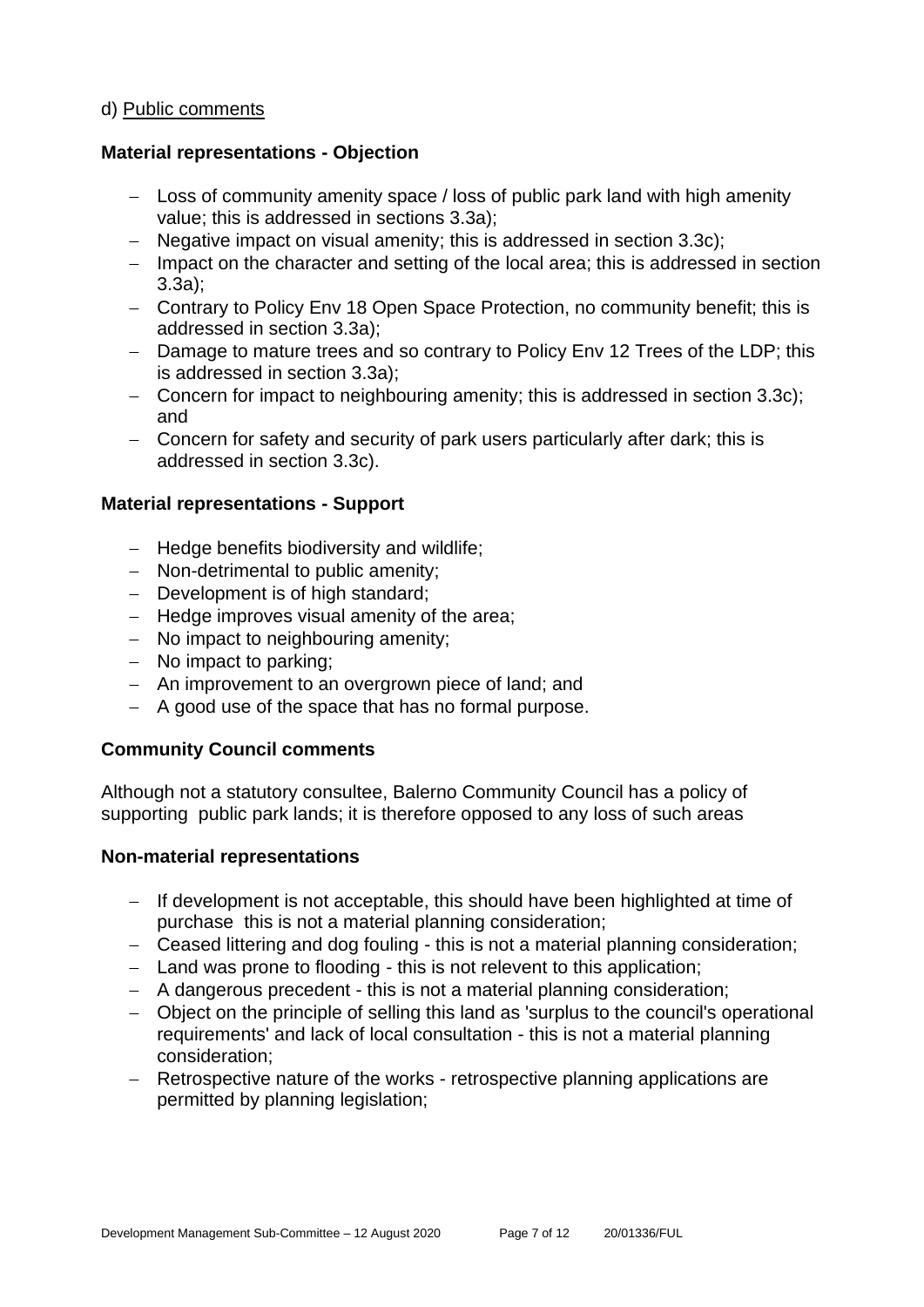- − City of Edinburgh Council have not consulted local residents about this sale and has shown little respect for the public interest or the established planning procedures - this is not a material to the assessment against the Development Plan;
- − Initial advice at term of sale incorrect and not privy to the planning process this is not a material planning consideration;
- − Previous applications withdrawn this is not a material planning consideration.

#### **Conclusion**

In conclusion, the principle of the change of use of the land from open green space to private residential land, is compliant with Policy Hou 7 and whilst a minor infringement of Policy Env 18, it does not compromise the function of the wider green space to deliver the standards required of a 'Large Green Space', as set out in the Open Space Strategy 2021. Due to the large provision of open green space in this area, all properties within the wider area will continue to benefit from the amenity value of the open green space.

The erection of a boundary fence is a minor departure from the non-statutory Guidance for Householders. However, the inclusion of planting mitigates the visual impact of the development and promotes biodiversity and does not have a significant impact on the setting or the character of the wider area. The development is therefore compliant with policy and is acceptable.

It is recommended that this application be Granted subject to the details below.

#### **3.4 Conditions/reasons/informatives**

#### **Informatives**

It should be noted that:

1. Please note that this application is retrospective and as such no conditions and reasons are applicable in this instance.

# **Financial impact**

#### **4.1 The financial impact has been assessed as follows:**

There are no financial implications to the Council.

#### **Risk, Policy, compliance and governance impact**

**5.1** Provided planning applications are determined in accordance with statutory legislation, the level of risk is low.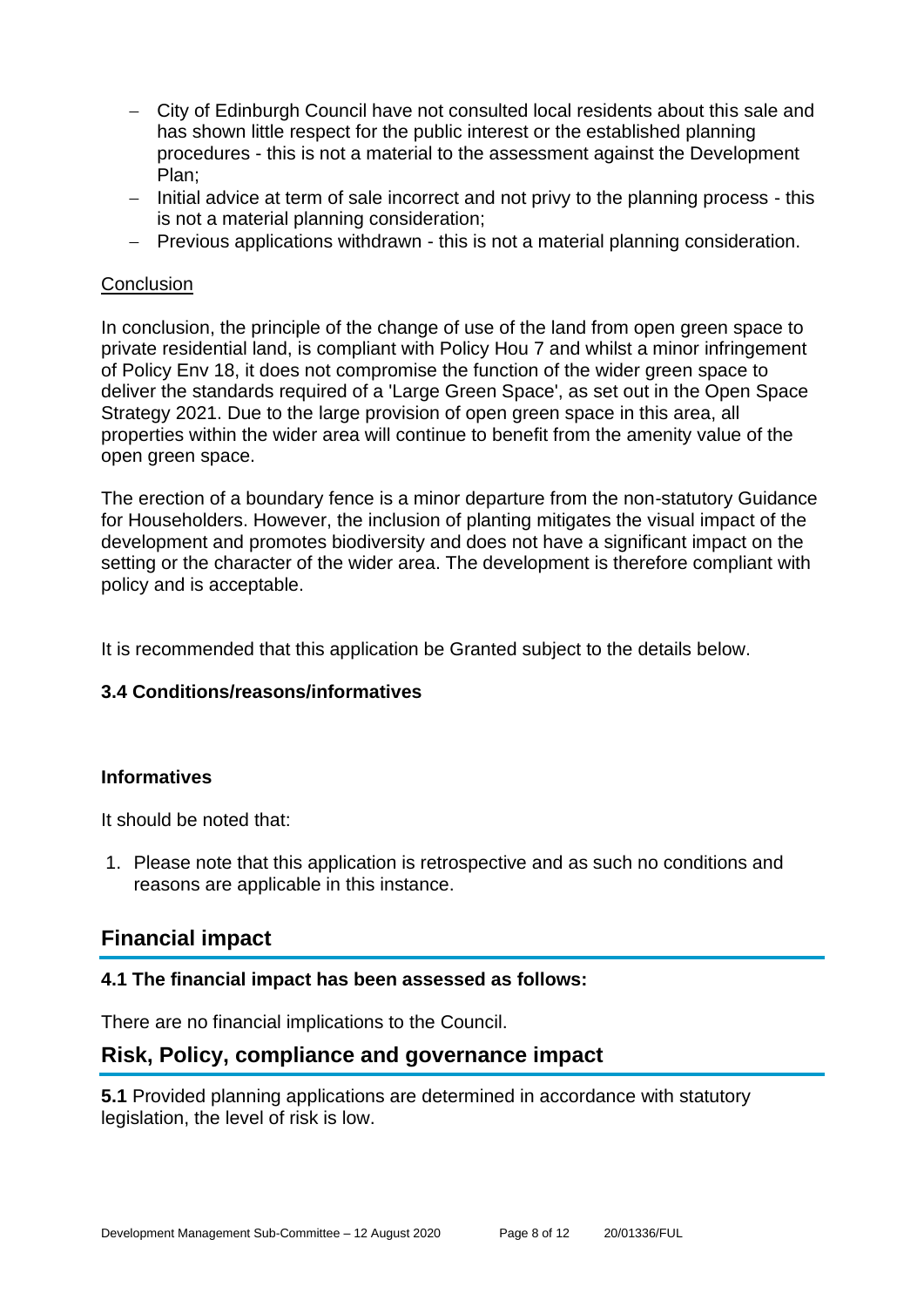# **Equalities impact**

#### **6.1 The equalities impact has been assessed as follows:**

The application has been considered and has no impact in terms of equalities or human rights.

# **Sustainability impact**

#### **7.1 The sustainability impact has been assessed as follows:**

This application is not subject to the sustainability requirements of the Edinburgh Design Guidance.

## **Consultation and engagement**

#### **8.1 Pre-Application Process**

Pre-application discussions took place on this application.

#### **8.2 Publicity summary of representations and Community Council comments**

The application was advertised on the 4 April 2019. Eighty two representations were received, forty eight representations in support of the application, thirty three representations objecting to the proposal and one representation offered a general comment.

A full assessment of the elements raised can be found in the assessment section.

# **Background reading/external references**

- To view details of the application go to
- [Planning and Building Standards online services](https://citydev-portal.edinburgh.gov.uk/idoxpa-web/search.do?action=simple&searchType=Application)
- [Planning guidelines](http://www.edinburgh.gov.uk/planningguidelines)
- [Conservation Area Character Appraisals](http://www.edinburgh.gov.uk/characterappraisals)
- **[Edinburgh Local Development Plan](http://www.edinburgh.gov.uk/localdevelopmentplan)**
- **[Scottish Planning Policy](http://www.scotland.gov.uk/Topics/Built-Environment/planning/Policy)**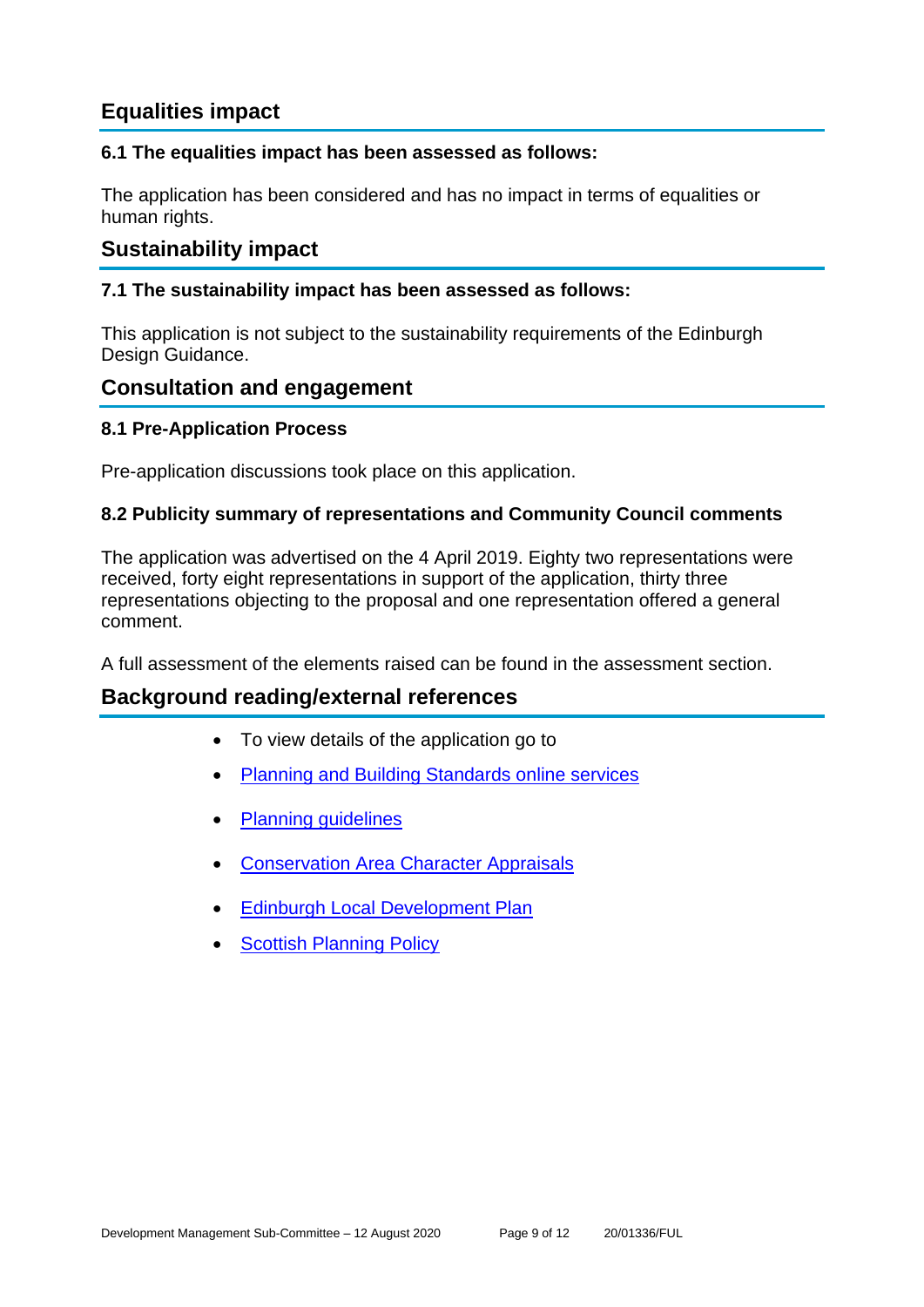| <b>Statutory Development</b><br><b>Plan Provision</b> | The Edinburgh Local Development Plan. |
|-------------------------------------------------------|---------------------------------------|
| Date registered                                       | 17 March 2020                         |
| <b>Drawing numbers/Scheme</b>                         | 01, 02A,                              |
|                                                       | Scheme 2                              |

**David R. Leslie** Chief Planning Officer PLACE The City of Edinburgh Council

Contact: Luke Vogan, Planning Officer E-mail:luke.vogan@edinburgh.gov.uk

# **Links - Policies**

#### **Relevant Policies:**

#### **Relevant policies of the Local Development Plan.**

LDP Policy Env 18 (Open Space Protection) sets criteria for assessing the loss of open space.

LDP Policy Hou 7 (Inappropriate Uses in Residential Areas) establishes a presumption against development which would have an unacceptable effect on the living conditions of nearby residents.

LDP Policy Des 12 (Alterations and Extensions) sets criteria for assessing alterations and extensions to existing buildings.

#### **Relevant Non-Statutory Guidelines**

**Non-statutory guidelines** 'GUIDANCE FOR HOUSEHOLDERS' provides guidance for proposals to alter or extend houses or flats.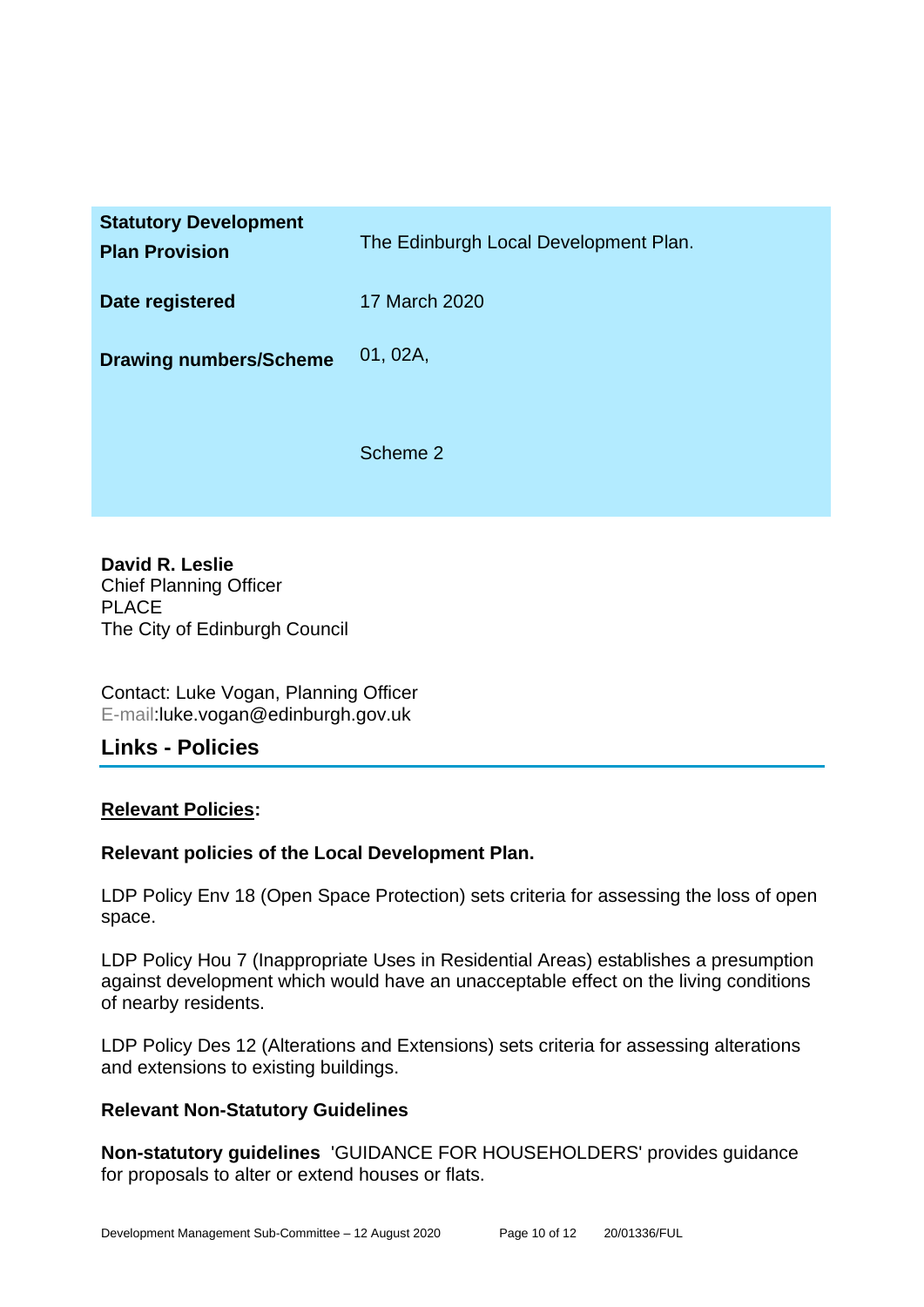#### **Other Relevant policy guidance**

Open Space Strategy- The strategy helps to protect and develop the city's open spaces. It sets standards that will be expected to meet when making decisions on open spaces.